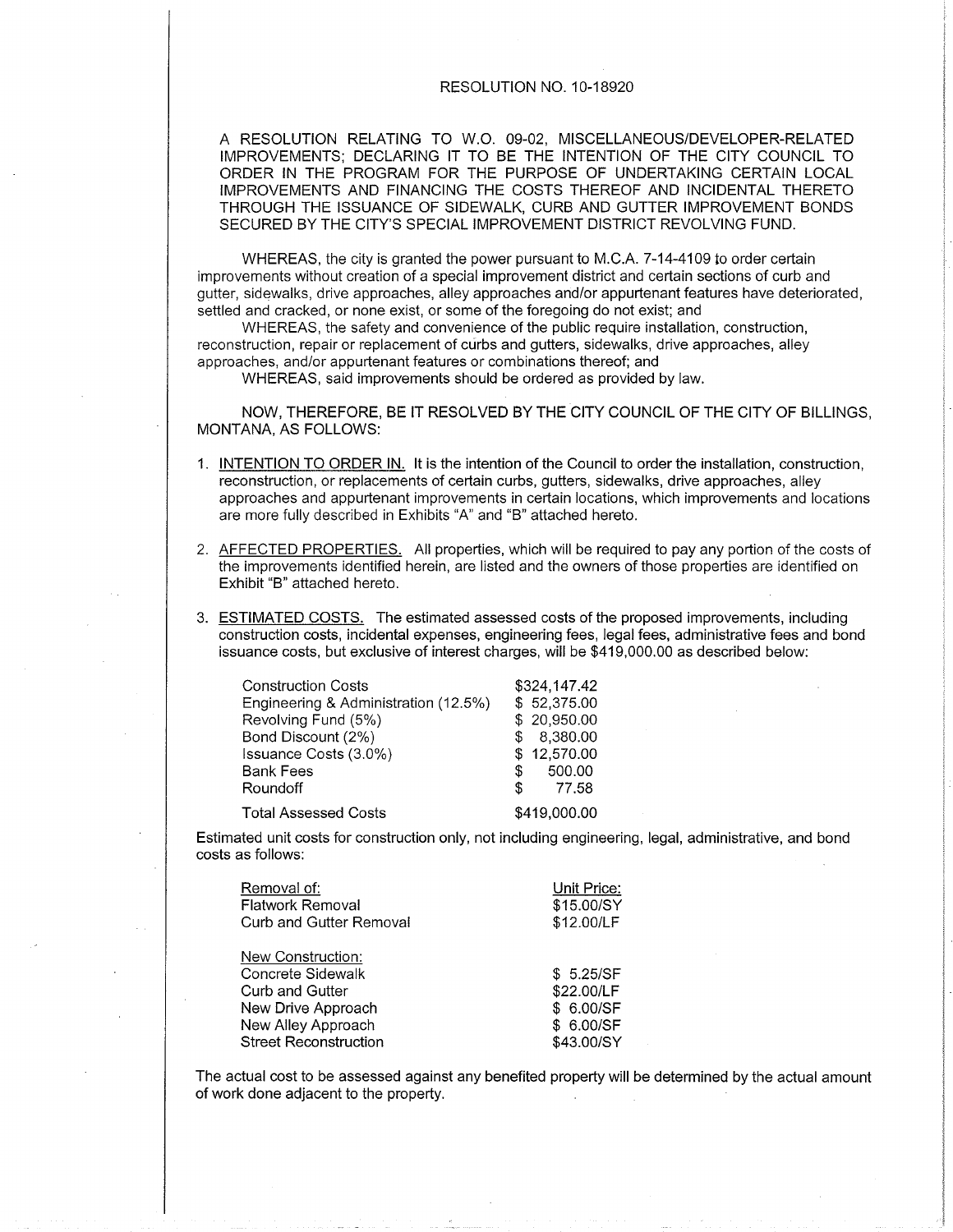4. ASSESSMENT OF COSTS. All costs of constructing the curbs, gutters, sidewalks, and drive approaches, including engineering, administrative and bond costs, will be assessed against the properties which are adjacent to the improvements installed. As shown on Exhibit "8", assessments will be levied against 236 separate lots, parcels, or tracts.

The costs for each property will vary depending upon the actual construction that is required adjacent to each property. The average total assessment, including engineering, administrative, and bond costs is estimated to be \$1 ,746.00, with a high of \$17,519.00, low of \$0.00, and a median of \$516.00.

- 5. <u>PERIOD OF ASSESSMENT.</u> The assessments for all improvements and costs shall be paid in not more than twelve (12) annual installments, plus interest, provided however, that payment of onehalf of each annual installment, plus interest, may be deferred to May 31 of the year following the assessment.
- 6. PROPERTY OWNER OPTION TO CONSTRUCT IMPROVEMENTS. In the event that the City Council orders in the above-described improvements following the public hearing, then the owners of all propefiies to be assessed for the costs of said improvements will be notified of such action in writing. Said owners will have thitty (30) days from the date of said notice in which to install the required improvements at their own expense. In the event the owners do not install these improvements, the City will do so and will assess the costs against the benefited propefties as described herein.

## 7. METHOD OF FINANCING; PLEDGE OF REVOLVING FUND; FINDINGS AND DETERMINATIONS.

The City will issue Sidewalk, Curb, and Gutter Improvement Bonds in an aggregate principal amount not to exceed \$419,000.00 in order to finance the costs of the lmprovements. Principal of and interest on the Bonds will be paid from special assessments levied against the properly in the Project. This Council further finds it is in the public interest, and in the best interest of the City and the Project, to secure payment of principal of and interest on the Bonds by the Revolving Fund and hereby authorizes the City to enter into the underlakings and agreements authorized in Section 7- 12-4225 in respect to the Bonds.

ln determining to authorize such undertakings and agreements, this Council has taken into consideration the following factors:

- (a) Estimated Market Value of Parcels. The estimated total market value of the lots, parcels, or tracts in the Project, as of the date of adoption of this resolution, as estimated by the County Assessor, is \$48,750,123.00. The average market value is \$207,447.00 with a high of \$10,518,736.00 and a low of \$10,138.00 and median value of \$76,384.00. The special assessments to be levied against each lot, parcel, or tract are less than the increase in the estimated market value of the properties as a result of the construction of the improvemenrs.
- (b) Diversity of Property Ownership. For the 236 Tax codes in this project, there are 221 separate owners. Aspen Group LLC owns (3) parcels with (3) lots. Grand Ave Investor LLC owns (1) parcel with (1) lot and (5) Units of common area interest. Harbour Towne Company owns (3) parcels with (3) lots. Mcdonald Land Holdings LLC owns (2) parcels with (2) lots. Scherer, Jered & Bonnie L CO-T own (2) parcels with (2) lots. One parcel listed is Montana Rail Link which is (E00097). All other parcels are under separate ownership, it is unlikely that financial difficulties would arise that would require a loan to be made from the Revolving Fund.
- (c) Comparison of Special Assessments, Property Taxes and Market Value. Currently, thirteen (13) parcels have an SID levied against them. Parcel 400804 is being assessed under SID 1334, with a payoff amount of \$2,986.73 and a payoff date of 2012. Parcels 405004 and 407663 are being assessed under SID 2101, with payoff amounts of \$971 .81 and \$171.21, and a payoff date of 2013; Parcels A08753, A08754, A08755, A08756, and A08757 are being assessed under SID 2701, with payoff amounts of \$467.98, \$233.99, \$233.99, \$233.99, and \$7,760.23 and a payoff date of 2021; Parcels A28465, A28466, and A28486 are being assessed under SID 1366, with payoff amounts of \$1,986.49, \$1,986.49, and \$1,931.84, and a payoff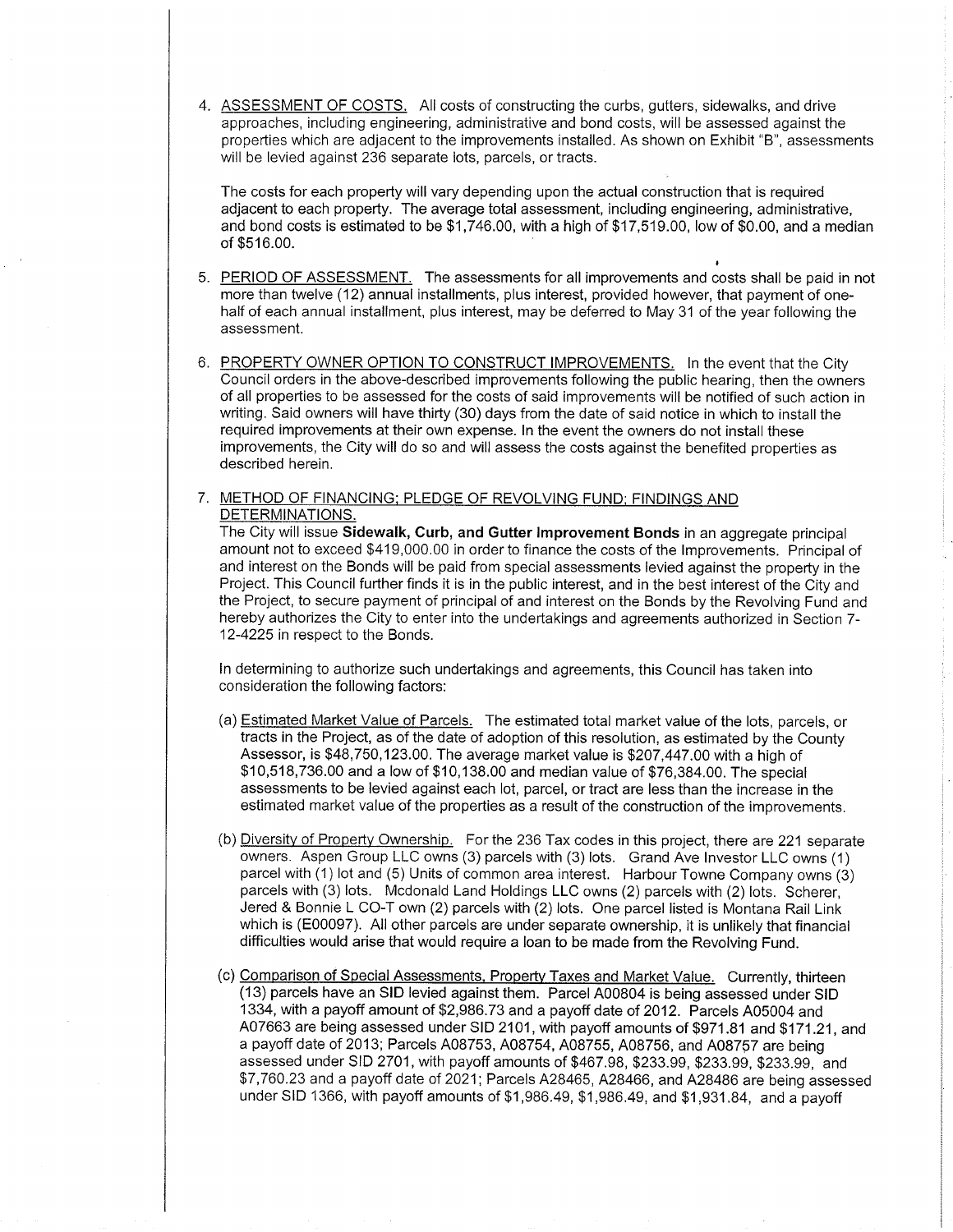date of 2020. Parcel C11813 is being assessed under SID 1360, with a payoff amount of \$5,009.38 and a payoff date of 2018. Parcel E00097 is being assessed under SID 1334, with a payoff amount of \$9,798.63 and a payoff date of 2012.

As noted in Section 4, the estimated average assessment levied by this project will be \$1,746.00. With an average market value of \$207,447.00, and an average yearly principal payment of \$145.55 (monthly principal of \$12.13) assuming 6% interest rate, the amount of assessment versus the value of the property would appear acceptable. As such, no unusual need for loans from the Revolving Fund would be expected. Fufther information comparing the total cost (estimate) to the market value for each parcel is listed in Exhibit "8".

(d) Delinquencies. For tax year 2008, Zero (0) parcels were delinquent. This rate is above the average city collection rate of 95%.

Therefore, given the delinquency history of this Project area, no unusual need for loans from the Revolving Fund would be expected.

(e) The Public Benefit of the lmprovements. Current City Subdivision and Site Development Ordinances, and under City Council policies, the cost of installation of new curb, gutter, sidewalk, and drive approaches is to be borne by the adjoining property owners.

Some of the parcels have been involved in recent construction or subdivision activity. Some of these parcels have undergone recent site developments, both residential and commercial, in which a permit was taken out, but the improvements were not constructed, or the developer has requested that the improvements be included and constructed under the proposed project. Developers generally make a request to be included in the proposed project to take advantage of the financing opportunity of the 12-year assessment. Some of these parcels are lots included in recently approved subdivisions. The improvements were required as part of the Subdivision lmprovements Agreements, but were not installed by the subdivider/developer.

The remaining parcels represent a continuation of an annual improvement project for repairs of tripping hazards, deteriorated sidewalks, drainage problems, properly owner requests and citizen complaints.

The project improvements are located in various Task Force areas, both commercial and residential, throughout the City.

#### 8. <u>REIMBURSEMENT EXPENDITURES</u>

- (a) Regulations. The United States Department of Treasury has promulgated final regulations governing the use of proceeds of tax-exempt bonds, all or a poftion of which are to be used to reimburse the City for project expenditures paid by the City prior to the date of issuance of such bonds. Those regulations (Treasury Regulations, Section <sup>1</sup>.150-2) (the "Regulations") require that the City adopt a statement of official intent to reimburse an original expenditure not later than 60 days after payment of the original expenditure. The Regulations also generally require that the bonds be issued and the reimbursement allocation made from the proceeds of the bonds within 18 months (or three years, if the reimbursement bond issue qualifies for the "small issuer" exception from the arbitrage rebate requirement) after the later of (i) the date the expenditure is paid or (ii) the date the project is placed in service or abandoned, but (unless the issue qualifies for the "small issuer" exception from the arbitrage rebate requirement) in no event more than three years after the date the expenditure is paid. The Regulations generally permit reimbursement of capital expenditures and costs of issuance of the bonds.
- (b) Prior Expenditures. Other than (i) expenditures to be paid or reimbursed from sources other than the Bonds, (ii) expenditures permitted to be reimbursed under the transitional provision contained in Section 1.150-2( $j(2)$  of the Regulations, (iii) expenditures constituting preliminary expenditures within the meaning of Section 1.150-2(f)(2) of the Regulations, or (iv) expenditures in a "de minimus" amount (as defined in Section 1.150-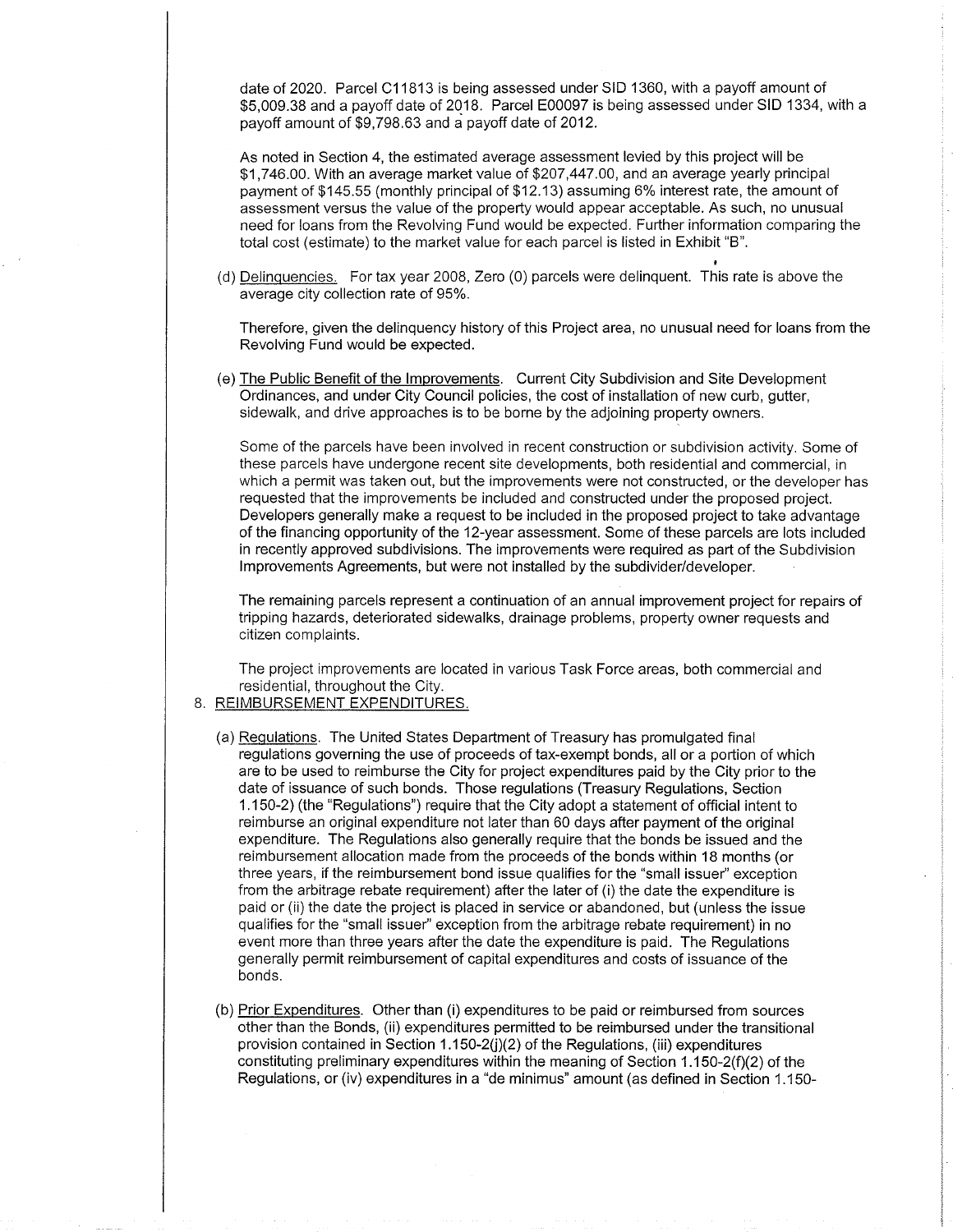$2(f)(1)$  of the Regulations), no expenditures for the Improvements have been paid by the City before the date 60 days before the date of adoption of this resolution.

- (c) Declaration of lntent. The City reasonably expects to reimburse the expenditures made for costs of the lmprovements out of the proceeds of Bonds in an estimated maximum aggregate principal amount of \$419,000.00 after the date of payment of all or a portion of the costs of the lmprovements. All reimbursed expenditures shall be capital expenditures, a cost of issuance of the Bonds or other expenditures eligible for reimbursement under Section  $1.150 - 2(d)(3)$  of the Regulations.
- (d) Budqetarv Matters. As of the date hereof, there are no City funds reserved, allocated on a long-term basis or otherwise set aside (or reasonably expected to be reserved, allocated on a long-term basis or otherwise set aside) to provide permanent financing for the expenditures related to the lmprovements, other than pursuant to the issuance of the Bonds. The statement of intent contained in this resolution, therefore, is determined to be consistent with the City's budgetary and financial circumstances as they exist or are reasonably foreseeable on the date hereof.
- (e) Reimbursement Allocations. The City's financial officer shall be responsible for making the "reimbursement allocations" described in the Regulations, being generally the transfer of the appropriate amount of proceeds of the Bonds to reimburse the source of temporary financing used by the City to make prior payment of the costs of the lmprovements. Each allocation shall be evidence by an entry on the official books and records of the City maintained for the Bonds or the lmprovements and shall specifically identify the actual original expenditure being reimbursed.
- 9. PUBLIC HEARING. On Monday, April 12, 2010, at 6:30 p.m., in the Council Chambers located on the Second Floor of the Police Facility, 220 North 27<sup>th</sup> Street, Billings, MT, the City Council will conduct a public hearing concerning this project and all interested parties will be allowed to testify. The City Council will also consider all written comments submitted to the City Clerk prior to the hearing or submitted to the Council during the hearing.
- 10. NOTICE OF PASSAGE OF RESOLUTION OF INTENTION. The City Clerk is hereby authorized and directed to publish or cause to be published a copy of a Notice of the passage of this Resolution in the BILLINGS TIMES, a newspaper of general circulation in the county on March 25 and April 01,2010, in the form and manner prescribed by law, and to mail or cause to be mailed, a copy of said Notice to every person, firm corporation, or the agent of such person, firm, or corporation having real property within the District listed in his or her name upon the last completed assessment roll for state, county and school district taxes, at his last-known address, on or before the same day such notice is published.

PASSED by the City Council and APPROVED this 22<sup>nd</sup> day of March, 2010.



CITY OF BILLINGS:

Thomas W. Hanel, Mayor

ATTEST:

(I (ari Martin)<br>Cari Martin, City Clerk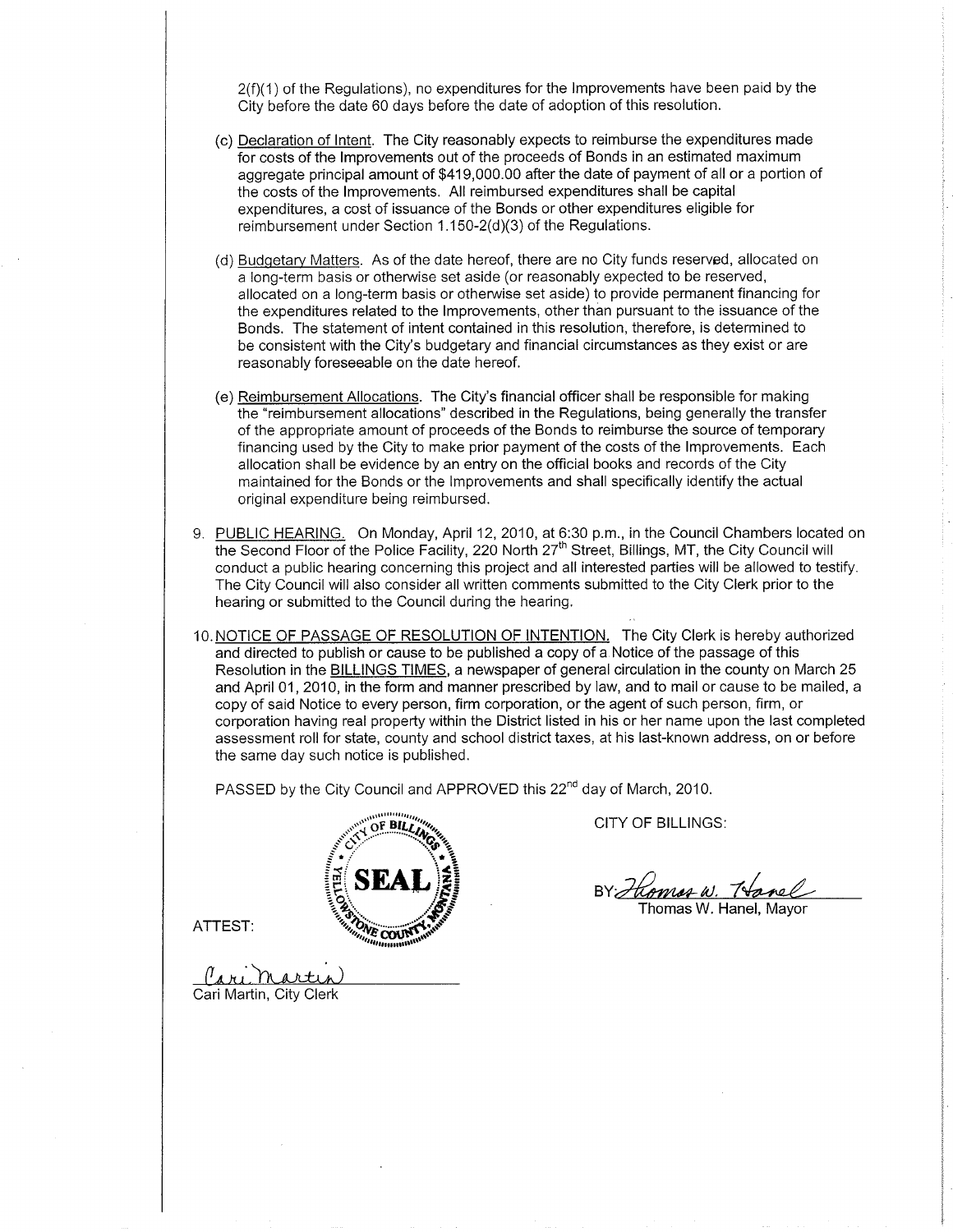# Exhibit A

## Location of Work WO 09-02 Miscellaneous and Developer Related

1) <u>SIDEWALK:</u> 1828 Alderson Avenue \* 1236 North 31<sup>st</sup> Street \* 617 Nelson Drive \* 2022 13<sup>th</sup> ST W \* <sup>3624</sup>Flagstone (Dev. Rel.) " 1315 2ND St W \* 2130 Poly Drive (Dev. Rel. ) - 2521 ïth Avenue North (Dev. Rel. ).\* 5859 Ironwood Drive (Dev. Rel.).\* 5835 Ironwood Drive (Dev. Rel.).\* 1012 & 1014 N 23<sup>rd</sup> Street \* 2189 Pheasant Drive \* 2159 Pueblo Drive (Dev. Rel.) \* 2901 Thousand Oaks \* 623 Cook Avenue \* 1931 Gleneagles Drive \* 3115 9<sup>th</sup> Avenue South \* 546 Custer, Avenue \* Various Ofympic Park Walkways Behind 3648 Gladiator Circle \* 617 Nelson Drive \* 1803 Avenue D \* <sup>3414</sup> 5<sup>th</sup> Avenue South \* 1201 Burlington Avenue \* 702 Howard Avenue \* 2159 Pueblo Drive \*

- 2) CURB & GUTTER: 542 Tabriz Drive \* 621 Nelson Drive \* 522, 514, 506 Howard Avenue \*
- 3) DRIVEWAY APRON: 5246 Sacagawea Drive \* 3733 Poly Dr (Dev. Rel.) \*2039 Broadwater Avenue (Dev. Rel.) \* 1046 Calico Drive \* 3004 Marguerite Blvd \* 3210 Durland Drive \* 2071 Rosebud Dr .<br>\*2602 Yellowstone Avenue \* 2008 & 2014 Colton Blvd \* 1035 Alderson Avenue \*
- 4) <u>SIDEWALK, CURB & GUTTER:</u> East side of N 22<sup>nd</sup> Street from 1<sup>sT</sup> Avenue North to 2<sup>nd</sup> Avenue<br>North \* 514 Houle Street \* South Side of Montana Avenue between N 26<sup>th</sup> Street and N 24<sup>th</sup> Street \* North Side of Monad Road between Berthoud Drive and  $24^{th}$  Street West \* 1913 Avenue D \* 142 Clark Avenue \* 206 Clark Avenue\* 2537 Broadwater Avenue (Dev. Rel.) \* 4128 Corbin Drive " <sup>2700</sup> Grand Avenue (Dev. Rel.) \* 2505 46<sup>th</sup> St W \* 2202 Pine Street \* 2514 Ridgewood Lane \* 2604 Ridgewood Lane \* 4408 Murphy Avenue " 1842 Avenue C \* 2110 Custer Avenue \*
- 5) ADA Compliant W/C ramps: N/E corner of Broadwater Avenue & 15<sup>th</sup> St W \* N/W corner of Broadwater Avenue and  $14^{th}$  St W  $*2203$  & 2303 1<sup>ST</sup> Avenue S  $*$  1521 S 32<sup>nd</sup> ST W (2) (Dev. Rel.)  $*$ 150 31<sup>st</sup> St W (Dev. Rel.) \* 2690 King Avenue W. (Dev. Rel.) \* 704 N 25<sup>th</sup> Street \* 2202 Pine Street  $*$  3115 9<sup>th</sup> Avenue South  $*$  1802 Avenue F $*$
- 6)SIDEWALK, CURB & GUTTER, DRIVEWAYAPRONS: 1021 Alderson Avenue \* 1501 Avenue D \* 3635 Montana Avenue (DEV. REL.) \* 2702 4<sup>th</sup> Avenue N \* 749 Mattson Drive (Dev. Rel.) \* 1826 Grand Avenue (Dev. Rel.) \* 2425 Central Avenue (Dev. Rel.) \* 3103 Reimers Park Drive (Dev. Rel.)\* 431 Rimrock Road \* 703 Parkhill Drive \*1808 & 1807 Avenue D \* 2910 Reimers Park Drive (Dev. Rel.) \* 141 Glenhaven Drive \* 149 Glenhaven Drive \* 2609 Cook Avenue \* 218 & 224 N 23<sup>rd</sup> Street \* 2416 & 2428 11<sup>th</sup> St W \* 6149 Masters Blvd \* North side of Avenue F between 16<sup>th</sup> St W and 17<sup>Th</sup> ST W \* 27 N27th Street \* East Side of South 37<sup>th</sup> St. from 1<sup>st</sup> Avenue South to 2<sup>nd</sup> Avenue South \* East Side of South 30<sup>th</sup> Street between 4<sup>th</sup> Avenue South & 5<sup>th</sup> Avenue South \* Both sides of Parkhill Drive between Virginia Lane and 6<sup>th</sup> Street West \* 1802 Avenue F \* 2007 Grand Avenue \* 2143 Beloit Drive \*
- 7) ALLEY APRONS: North Side of Miles Avenue, between 19<sup>th</sup> ST W and Glee Place \* West side of  $\frac{1}{15}$ th Street W between Avenue D and Avenue E \* West Side of 14<sup>th</sup> ST W between Grand Avenue and Avenue B \* 2143 Beloit Drive \* 226 Nantucket Court (Dev. Rel.) \* East side of Santa Fe Drive between ElDorado Drive and Fair park Drive \* North side of Fair Park Drive between Ardmore Drive and Pecos Place \* West side of 7<sup>th</sup> St W between Parkhill Drive and Beverly Hills Blvd \*
- 8) CURB & GUTTER, SIDEWALK, ALLEY APRONS, DRIVE APRONS: West side of 17<sup>th</sup> ST West between Colton Boulevard and Poly Drive \*
- 9) SIDEWALK, CURB & GUTTER, ALLEY APRONS: South side of South 6<sup>th</sup> Avenue South & North side of 7<sup>th</sup> Avenue South, Between South 36<sup>th</sup> Street to South 37<sup>th</sup> Street \*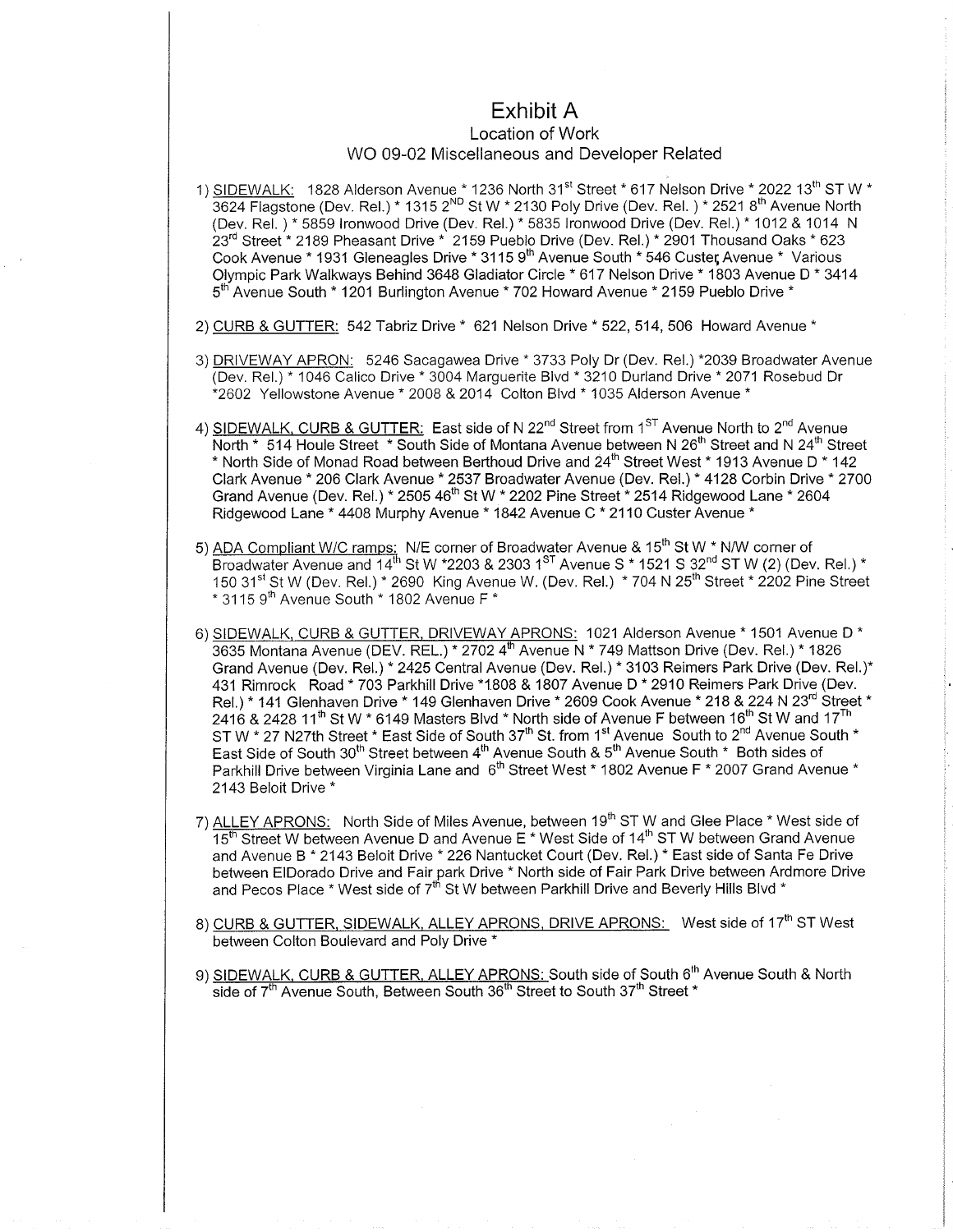|         | <b>Exhibit B</b><br>WO 09-02 Misc/Developer Related |                 |                   |                         |             |                     |  |
|---------|-----------------------------------------------------|-----------------|-------------------|-------------------------|-------------|---------------------|--|
| Tax     | <b>SID</b>                                          | SID Pay-<br>off | <b>Delinquent</b> | WO 09-02-<br>Assessment |             |                     |  |
| Code    | #                                                   | (A)             | (B)               | (C)                     | $A + B + C$ | <b>Market Value</b> |  |
| A00257  |                                                     |                 |                   | \$6,401.82              | \$6,401.82  | \$249,180.00        |  |
| A00407  |                                                     |                 |                   | \$3,714.42              | \$3,714.42  | \$49,693.00         |  |
| A00408  |                                                     |                 |                   | \$1,330.09              | \$1,330.09  | \$120,961.00        |  |
| A00571  |                                                     |                 |                   | \$2,682.15              | \$2,682.15  | \$33,663.00         |  |
| A00572  |                                                     |                 |                   | \$2,682.15              | \$2,682.15  | \$35,076.00         |  |
| A00573  |                                                     |                 |                   | \$2,682.15              | \$2,682.15  | \$295,205.00        |  |
| A00804  | 1334                                                | \$2,986.73      | \$0.00            | \$0.00                  | \$2,986.73  | \$10,518,736.00     |  |
| A00886A |                                                     |                 |                   | \$0.00                  | \$0.00      | \$43,388.00         |  |
| A00887  |                                                     |                 |                   | \$0.00                  | \$0.00      | \$202,453.00        |  |
| A01458  |                                                     |                 |                   | \$1,072.86              | \$1,072.86  | \$43,579.00         |  |
| A01618  |                                                     |                 |                   | \$484.08                | \$484.08    | \$21,066.00         |  |
| A01619  |                                                     |                 |                   | \$484.08                | \$484.08    | \$45,411.00         |  |
| A01620  |                                                     |                 |                   | \$484.08                | \$484.08    | \$44,398.00         |  |
| A01621  |                                                     |                 |                   | \$484.08                | \$484.08    | \$32,923.00         |  |
| A01622  |                                                     |                 |                   | \$484.08                | \$484.08    | \$33,985.00         |  |
| A01623  |                                                     |                 |                   | \$484.08                | \$484.08    | \$34,747.00         |  |
| A01624  |                                                     |                 |                   | \$11,289.90             | \$11,289.90 | \$10,138.00         |  |
| A01624A |                                                     |                 |                   | \$484.08                | \$484.08    | \$50,760.00         |  |
|         |                                                     |                 |                   | \$484.08                | \$484.08    | \$59,179.00         |  |
| A01625  |                                                     |                 |                   | \$484.08                | \$484.08    | \$73,353,00         |  |
| A01626  |                                                     |                 |                   | \$726.13                | \$726.13    | \$36,918.00         |  |
| A01627  |                                                     |                 |                   | \$1,931.14              | \$1,931.14  | \$59,765.00         |  |
| A01777  |                                                     |                 |                   | \$1,849.28              | \$1,849.28  | \$168,205.00        |  |
| A02843A |                                                     |                 |                   | \$895.20                | \$895.20    | \$74,869.00         |  |
| A04575  |                                                     |                 |                   | \$194.07                | \$194.07    | \$70,613.00         |  |
| A04576  |                                                     |                 |                   | \$199.14                | \$199.14    | \$67,615.00         |  |
| A04577  |                                                     |                 |                   | \$190.37                | \$190.37    | \$68,094.00         |  |
| A04578  |                                                     |                 |                   | \$204.50                | \$204.50    | \$81,262.00         |  |
| A04579  |                                                     |                 |                   | \$177.67                | \$177.67    | \$71,561.00         |  |
| A04580  |                                                     |                 |                   | \$286.93                | \$286.93    | \$88,467.00         |  |
| A04581  |                                                     |                 |                   | \$264.76                | \$264.76    | \$75,954.00         |  |
| A04582  |                                                     |                 |                   | \$195.39                | \$195.39    | \$67,043.00         |  |
| A04583  |                                                     |                 |                   | \$196.04                | \$196.04    | \$78,671.00         |  |
| A04584  |                                                     |                 |                   | \$187.39                | \$187.39    | \$73,205.00         |  |
| A04585  |                                                     |                 |                   | \$176.85                | \$176.85    | \$63,366.00         |  |
| A04586  |                                                     |                 |                   | \$176.85                | \$176.85    | \$69,918.00         |  |
| A04587  |                                                     |                 |                   | \$176.85                | \$176.85    | \$66,789.00         |  |
| A04588  |                                                     |                 |                   | \$176.85                | \$176.85    | \$65,715.00         |  |
| A04589  |                                                     |                 |                   | \$176.85                | \$176.85    | \$84,611.00         |  |
| A04590  |                                                     |                 |                   | \$176.85                |             | \$67,843.00         |  |
| A04591  |                                                     |                 |                   |                         | \$176.85    | \$69,707.00         |  |
| A04592  |                                                     |                 |                   | \$176.85                | \$176.85    | \$71,140.00         |  |
| A04593  |                                                     |                 |                   | \$176.85                | \$176.85    | \$67,096.00         |  |
| A04594  |                                                     |                 |                   | \$176.85                | \$176.85    |                     |  |
| A04595  |                                                     |                 |                   | \$314.71                | \$314.71    | \$76,902.00         |  |

 $\gamma$ 

 $\mathcal{A}^{\mathcal{A}}$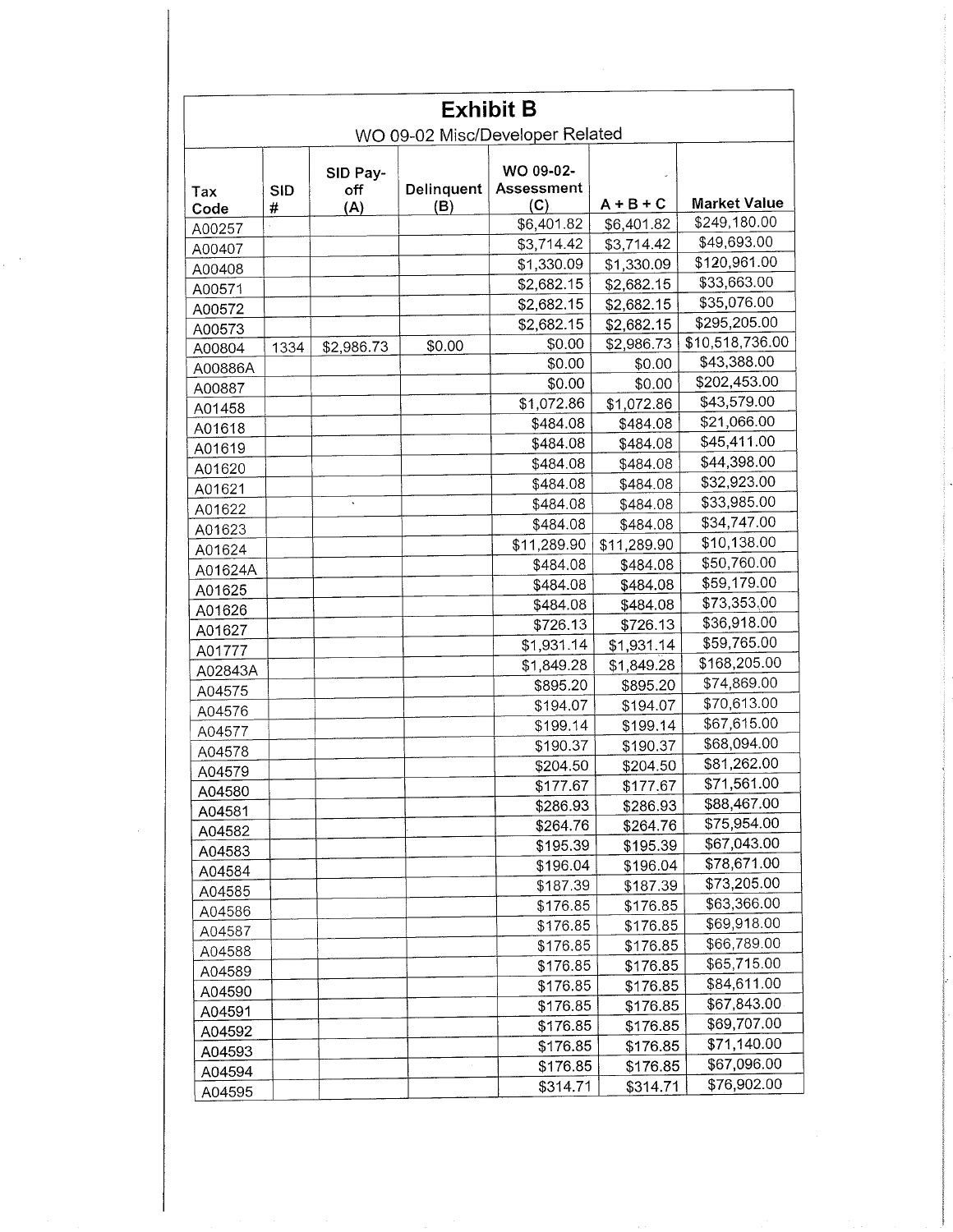| A04596  |      |          |        | \$183.65   | \$183.65   | \$74,784.00  |
|---------|------|----------|--------|------------|------------|--------------|
| A04597  |      |          |        | \$183.65   | \$183.65   | \$73,742.00  |
| A04598  |      |          |        | \$216.98   | \$216.98   | \$72,414.00  |
| A04599  |      |          |        | \$183.65   | \$183.65   | \$66,264.00  |
| A04600  |      |          |        | \$163.99   | \$163.99   | \$69,992.00  |
|         |      |          |        | \$186.04   | \$186.04   | \$69,139.00  |
| A04601  |      |          |        | \$141.31   | \$141.31   | \$61,144.00  |
| A04602  |      |          |        | \$163.99   | \$163.99   | \$61,618.00  |
| A04603  |      |          |        | \$265.27   | \$265.27   | \$78,323.00  |
| A04604  |      |          |        | \$1,963.63 | \$1,963.63 | \$66,610.00  |
| A04724  |      |          |        | \$1,859.19 | \$1,859.19 | \$74,753.00  |
| A04792  |      |          |        | \$886.72   |            | \$63,009.00  |
| A04796  |      |          |        |            | \$886.72   | \$67,138.00  |
| A04798  |      |          |        | \$2,547.71 | \$2,547.71 | \$70,076.00  |
| A04800  |      |          |        | \$1,101.30 | \$1,101.30 | \$66,937.00  |
| A04801  |      |          |        | \$1,451.16 | \$1,451.16 |              |
| A04818  |      |          |        | \$2,220.47 | \$2,220.47 | \$71,287.00  |
| A04824  |      |          |        | \$287.82   | \$287.82   | \$70,382.00  |
| A04825  |      |          |        | \$1,537.77 | \$1,537.77 | \$67,397.00  |
| A04860  |      |          |        | \$875.74   | \$875.74   | \$254,373.00 |
| A04870  |      |          |        | \$357.62   | \$357.62   | \$106,764.00 |
| A04965  |      |          |        | \$2,208.78 | \$2,208.78 | \$96,904.00  |
| A04965A |      |          |        | \$2,208.79 | \$2,208.79 | \$84,602.00  |
| A04966  |      |          |        | \$3,782.57 | \$3,782.57 | \$54,498.00  |
| A04967  |      |          |        | \$1,195.23 | \$1,195.23 | \$69,602.00  |
| A04968  |      |          |        | \$5,078.63 | \$5,078.63 | \$60,523.00  |
| A04969  |      |          |        | \$0.00     | \$0.00     | \$62,544.00  |
| A04970  |      |          |        | \$1,931.91 | \$1,931.91 | \$55,547.00  |
| A04971  |      |          |        | \$894.05   | \$894.05   | \$73,393.00  |
| A04999  |      |          |        | \$2,304.91 | \$2,304.91 | \$54,949.00  |
| A05001  |      |          |        | \$2,879.80 | \$2,879.80 | \$16,042.00  |
| A05003  |      |          |        | \$6,583.42 | \$6,583.42 | \$60,828.00  |
| A05004  | 2101 | \$971.81 | \$0.00 | \$7,380.75 | \$8,352.56 | \$102,346.00 |
| A06301  |      |          |        | \$7,015.10 | \$7,015.10 | \$78,829.00  |
| A06493  |      |          |        | \$6,112.38 | \$6,112.38 | \$95,734.00  |
| A06494  |      |          |        | \$216.33   | \$216.33   | \$108,858.00 |
| A06495  |      |          |        | \$236.31   | \$236.31   | \$111,620.00 |
| A06496  |      |          |        | \$236.31   | \$236.31   | \$126,922.00 |
| A06497  |      |          |        | \$236.31   | \$236.31   | \$103,888.00 |
| A06498  |      |          |        | \$236.31   | \$236.31   | \$103,813.00 |
| A06499  |      |          |        | \$236.31   | \$236.31   | \$101,665.00 |
| A06500A |      |          |        | \$145.79   | \$145.79   | \$61,604.00  |
| A06500B |      |          |        | \$145.61   | \$145.61   | \$87,309.00  |
| A06500E |      |          |        | \$145.79   | \$145.79   | \$80,546.00  |
|         |      |          |        | \$145.61   | \$145.61   | \$78,250.00  |
| A06500F |      |          |        | \$216.50   | \$216.50   | \$92,649.00  |
| A06501  |      |          |        | \$4,013.52 | \$4,013.52 | \$79,226.00  |
| A06502  |      |          |        | \$4,758.94 | \$4,758.94 | \$106,047.00 |
| A06503  |      |          |        | \$278.32   | \$278.32   | \$81,904.00  |
| A06504  |      |          |        | \$278.32   | \$278.32   | \$96,620.00  |
| A06505  |      |          |        | \$278.32   | \$278.32   | \$85,647.00  |
| A06506  |      |          |        | \$269.78   | \$269.78   | \$102,488.00 |
| A06509  |      |          |        |            |            |              |

 $\frac{1}{2}$ 

 $\frac{1}{2} \frac{d}{dt}$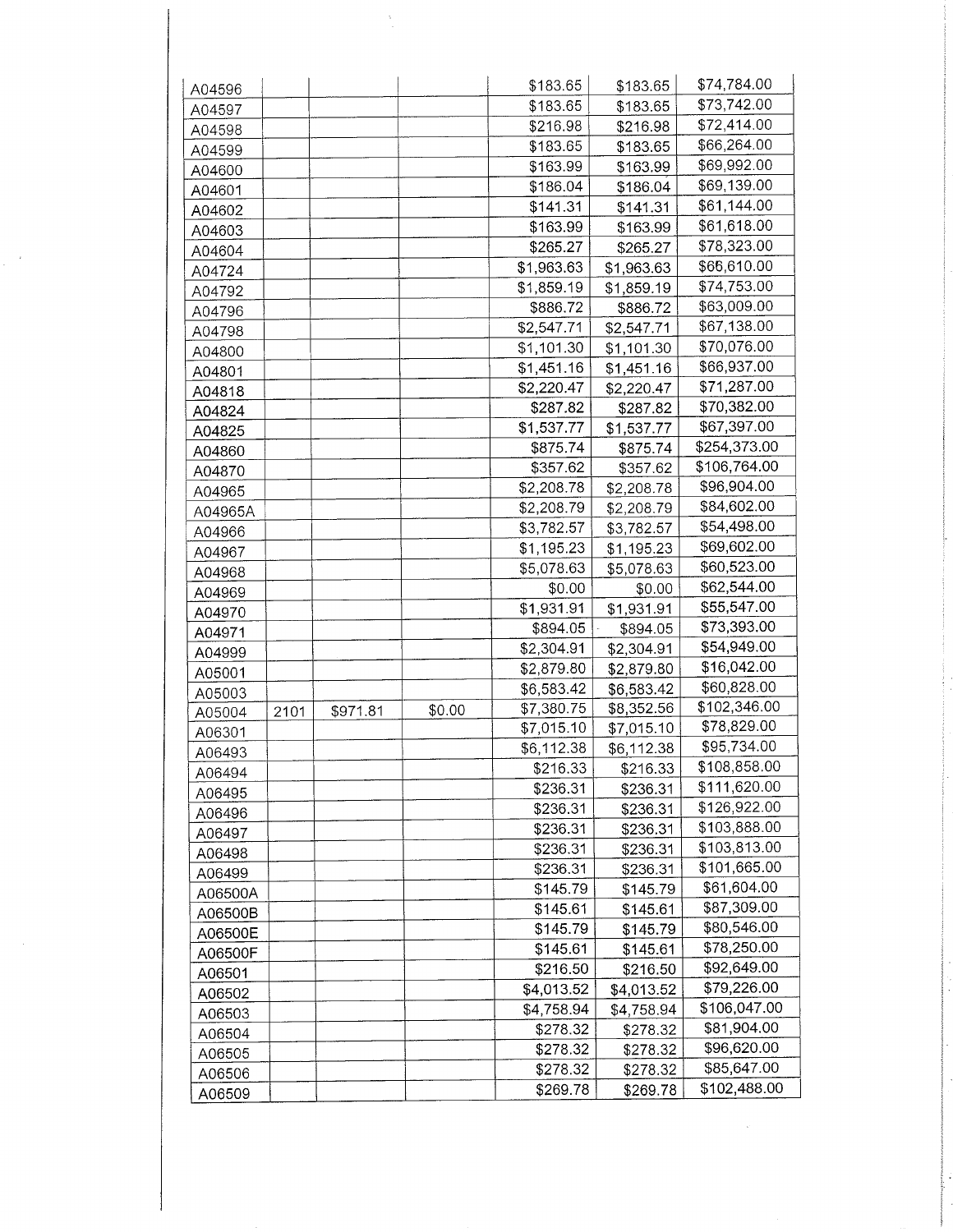| A06510  |      |          |        | \$278.32    | \$278.32    | \$122,182.00 |
|---------|------|----------|--------|-------------|-------------|--------------|
| A06511  |      |          |        | \$278.32    | \$278.32    | \$106,141.00 |
| A06512  |      |          |        | \$278.32    | \$278.32    | \$87,582.00  |
| A06513  |      |          |        | \$285.87    | \$285.87    | \$131,148.00 |
| A06514  |      |          |        | \$10,343.92 | \$10,343.92 | \$97,419.00  |
| A06520B |      |          |        | \$7,331.85  | \$7,331.85  | \$129,229.00 |
| A06520E |      |          |        | \$17,311.68 | \$17,311.68 | \$97,390.00  |
| A06560  |      |          |        | \$257.93    | \$257.93    | \$97,926.00  |
| A06645  |      |          |        | \$527.51    | \$527.51    | \$253,337.00 |
| A06648  |      |          |        | \$182.30    | \$182.30    | \$37,833.00  |
| A06649  |      |          |        | \$178.68    | \$178.68    | \$64,263.00  |
|         |      |          |        | \$179.35    | \$179.35    | \$35,653.00  |
| A06650  |      |          |        | \$539.08    | \$539.08    | \$264,557.00 |
| A06651  |      |          |        | \$534.46    |             | \$301,290.00 |
| A06654  |      |          |        |             | \$534.46    |              |
| A06656  |      |          |        | \$182.30    | \$182.30    | \$105,725.00 |
| A06657  |      |          |        | \$182.30    | \$182.30    | \$59,385.00  |
| A06658  |      |          |        | \$182.30    | \$182.30    | \$32,101.00  |
| A06659  |      |          |        | \$182.30    | \$182.30    | \$65,137.00  |
| A06660  |      |          |        | \$182.30    | \$182.30    | \$56,078.00  |
| A06661  |      |          |        | \$182.30    | \$182.30    | \$56,709.00  |
| A06662  |      |          |        | \$182.30    | \$182.30    | \$54,857.00  |
| A06663  |      |          |        | \$182.30    | \$182.30    | \$56,710.00  |
| A06664  |      |          |        | \$182.30    | \$182.30    | \$61,934.00  |
| A06665  |      |          |        | \$182.30    | \$182.30    | \$54,845.00  |
| A06666  |      |          |        | \$182.30    | \$182.30    | \$52,707.00  |
| A06667  |      |          |        | \$182.30    | \$182.30    | \$54,372.00  |
| A06868  |      |          |        | \$518.11    | \$518.11    | \$77,460.00  |
| A07111  |      |          |        | \$2,830.79  | \$2,830.79  | \$58,891.00  |
| A07237  |      |          |        | \$1,587.83  | \$1,587.83  | \$45,755.00  |
| A07663  | 2101 | \$171.21 | \$0.00 | \$686.37    | \$857.58    | \$74,099.00  |
| A07738  |      |          |        | \$192.55    | \$192.55    | \$74,806.00  |
| A07739  |      |          |        | \$231.05    | \$231.05    | \$88,637.00  |
| A07740  |      |          |        | \$192.55    | \$192.55    | \$76,880.00  |
| A07741  |      |          |        | \$192.55    | \$192.55    | \$79,556.00  |
| A07742  |      |          |        | \$192.55    | \$192.55    | \$79,103.00  |
| A07743  |      |          |        | \$179.71    | \$179.71    | \$76,511.00  |
| A07744  |      |          |        | \$154.04    | \$154.04    | \$74,163.00  |
| A07746  |      |          |        | \$154.04    | \$154.04    | \$60,112.00  |
| A07747  |      |          |        | \$236.18    | \$236.18    | \$92,206.00  |
| A07748  |      |          |        | \$217.70    | \$217.70    | \$76,384.00  |
| A07749  |      |          |        | \$222.04    | \$222.04    | \$82,357.00  |
| A07750  |      |          |        | \$241.46    | \$241.46    | \$79,977.00  |
| A07751  |      |          |        | \$220.16    | \$220.16    | \$75,479.00  |
| A07752  |      |          |        | \$190.05    | \$190.05    | \$80,125.00  |
| A07753  |      |          |        | \$265.53    | \$265.53    | \$88,719.00  |
| A07754  |      |          |        | \$217.05    | \$217.05    | \$86,813.00  |
|         |      |          |        | \$155.78    |             | \$70,918.00  |
| A07755  |      |          |        | \$2,682.15  | \$155.78    |              |
| A07906  |      |          |        |             | \$2,682.15  | \$70,613.00  |
| A07907  |      |          |        | \$1,609.29  | \$1,609.29  | \$60,165.00  |
| A08167  |      |          |        | \$0.00      | \$0.00      | \$92,714.00  |
| A08276  |      |          |        | \$1,555.64  | \$1,555.64  | \$77,922.00  |

 $\epsilon$  ,  $\epsilon'$ 

 $\frac{1}{\sqrt{2}}\left(\frac{1}{\sqrt{2}}\right)^{2}$ 

 $\sim$  .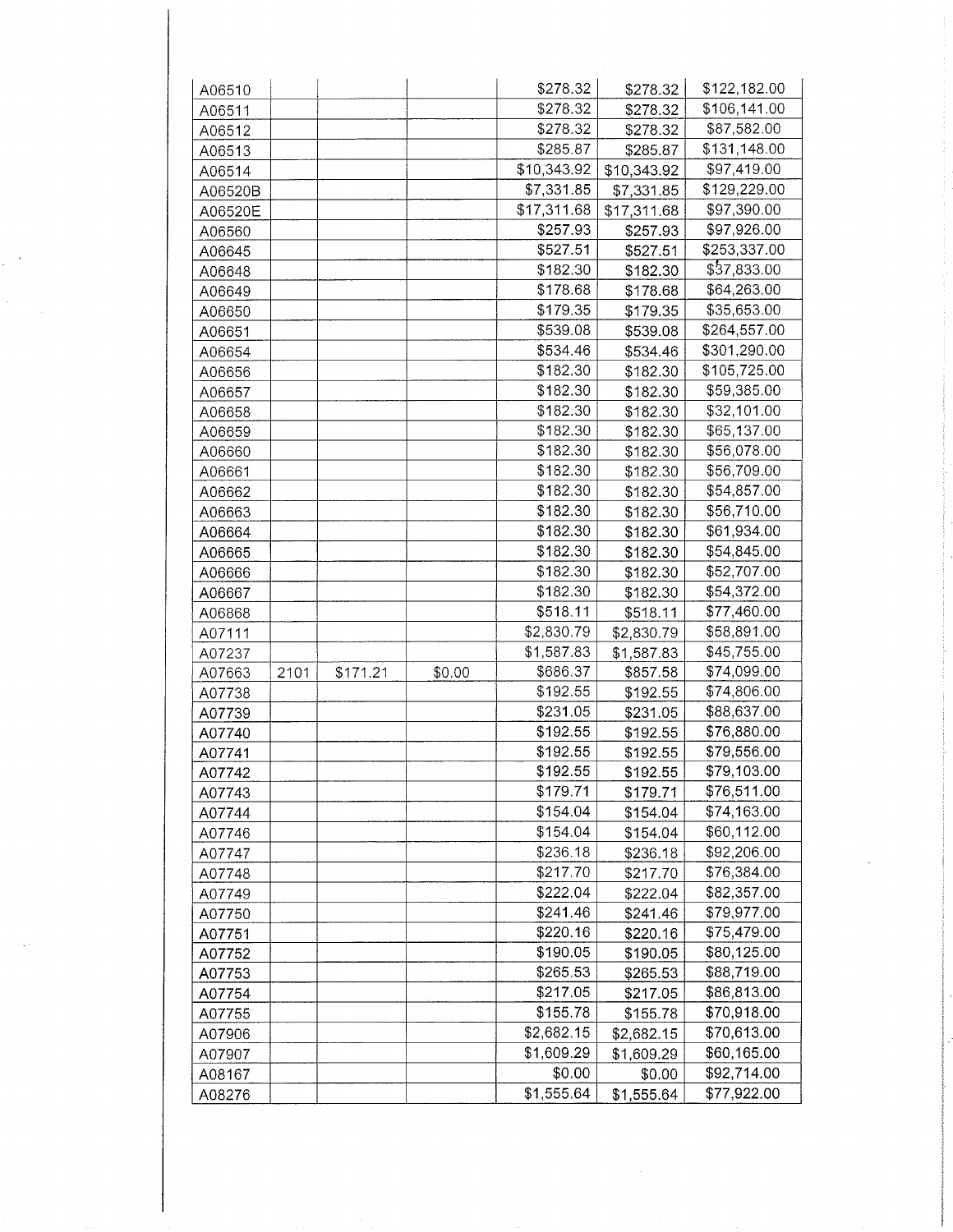| A08753  | 2701 | \$467.98   | \$0.00 | \$5,198.51  | \$5,666.49  | \$19,143.00  |
|---------|------|------------|--------|-------------|-------------|--------------|
| A08754  | 2701 | \$233.99   | \$0.00 | \$2,020.04  | \$2,254.03  | \$33,461.00  |
| A08755  | 2701 | \$233.99   | \$0.00 | \$970.42    | \$1,204.41  | \$39,923.00  |
| A08756  | 2701 | \$233.99   | \$0.00 | \$1,850.42  | \$2,084.41  | \$57,214.00  |
| A08757  | 2701 | \$7,760.23 | \$0.00 | \$1,029.94  | \$8,790.17  | \$31,904.00  |
| A09050  |      |            |        | \$2,260.62  | \$2,260.62  | \$72,909.00  |
| A09051  |      |            |        | \$2,260.62  | \$2,260.62  | \$67,852.00  |
| A09290  |      |            |        | \$0.00      | \$0.00      | \$720,124.00 |
| A09847  |      |            |        | \$3,376.70  | \$3,376.70  | \$65,410.00  |
| A09848  |      |            |        | \$670.54    | \$670.54    | \$79,271.00  |
| A09849  |      |            |        | \$607.52    | \$607.52    | \$81,495.00  |
| A09883  |      |            |        | \$811.75    | \$811.75    | \$75,164.00  |
|         |      |            |        | \$1,760.02  | \$1,760.02  | \$77,217.00  |
| A09895  |      |            |        | \$2,398.99  | \$2,398.99  | \$74,795.00  |
| A10299  |      |            |        | \$882.41    | \$882.41    | \$74,173.00  |
| A10322  |      |            |        | \$4,458.60  | \$4,458.60  | \$30,916.00  |
| A10723  |      |            |        | \$7,626.59  |             | \$333,612.00 |
| A10848  |      |            |        |             | \$7,626.59  |              |
| A10861  |      |            |        | \$1,487.56  | \$1,487.56  | \$61,629.00  |
| A12451  |      |            |        | \$943.80    | \$943.80    | \$54,002.00  |
| A12544  |      |            |        | \$254.99    | \$254.99    | \$104,457.00 |
| A12545  |      |            |        | \$238.08    | \$238.08    | \$110,521.00 |
| A12648  |      |            |        | \$9,239.83  | \$9,239.83  | \$754,790.00 |
| A12687  |      |            |        | \$894.05    | \$894.05    | \$89,351.00  |
| A12689  |      |            |        | \$393.17    | \$393.17    | \$75,352.00  |
| A12690  |      |            |        | \$2,027.22  | \$2,027.22  | \$102,055.00 |
| A12691  |      |            |        | \$2,056.31  | \$2,056.31  | \$87,919.00  |
| A12692  |      |            |        | \$2,765.62  | \$2,765.62  | \$75,500.00  |
| A12693  |      |            |        | \$2,111.18  | \$2,111.18  | \$68,168.00  |
| A12694  |      |            |        | \$3,571.88  | \$3,571.88  | \$82,747.00  |
| A12695  |      |            |        | \$10,274.98 | \$10,274.98 | \$66,400.00  |
| A12918  |      |            |        | \$1,970.74  | \$1,970.74  | \$107,722.00 |
| A12923  |      |            |        | \$223.52    | \$223.52    | \$132,622.00 |
| A13169C |      |            |        | \$0.00      | \$0.00      | \$161,379.00 |
| A13176  |      |            |        | \$11,619.08 | \$11,619.08 | \$147,409.00 |
| A13496  |      |            |        | \$0.00      | \$0.00      | \$66,789.00  |
| A13497  |      |            |        | \$512.84    | \$512.84    | \$71,449.00  |
| A14019  |      |            |        | \$1,029.78  | \$1,029.78  | \$71,058.00  |
| A15874  |      |            |        | \$3,745.31  | \$3,745.31  | \$236,844.00 |
| A16410  |      |            |        | \$1,315.48  | \$1,315.48  | \$58,570.00  |
| A16634  |      |            |        | \$4,177.46  | \$4,177.46  | \$108,353.00 |
| A16636  |      |            |        | \$4,520.92  | \$4,520.92  | \$68,622.00  |
| A17784  |      |            |        | \$686.37    | \$686.37    | \$49,968.00  |
| A17872  |      |            |        | \$2,708.97  | \$2,708.97  | \$315,244.00 |
| A17989  |      |            |        | \$1,329.67  | \$1,329.67  | \$209,881.00 |
| A18687  |      |            |        | \$410.79    | \$410.79    | \$65,060.00  |
| A18688  |      |            |        | \$3,924.75  | \$3,924.75  | \$658,553.00 |
| A18689  |      |            |        | \$177.16    | \$177.16    | \$71,446.00  |
| A18690  |      |            |        | \$3,732.59  | \$3,732.59  | \$196,727.00 |
| A18984  |      |            |        | \$1,111.64  | \$1,111.64  | \$52,359.00  |
| A19200  |      |            |        | \$0.00      | \$0.00      | \$57,615.00  |
| A19202  |      |            |        | \$0.00      | \$0.00      | \$65,206.00  |
| A19205  |      |            |        | \$0.00      | \$0.00      | \$37,240.00  |

 $\epsilon$ 

 $\frac{1}{\sqrt{2}}$ 

 $\hat{\mathcal{A}}$